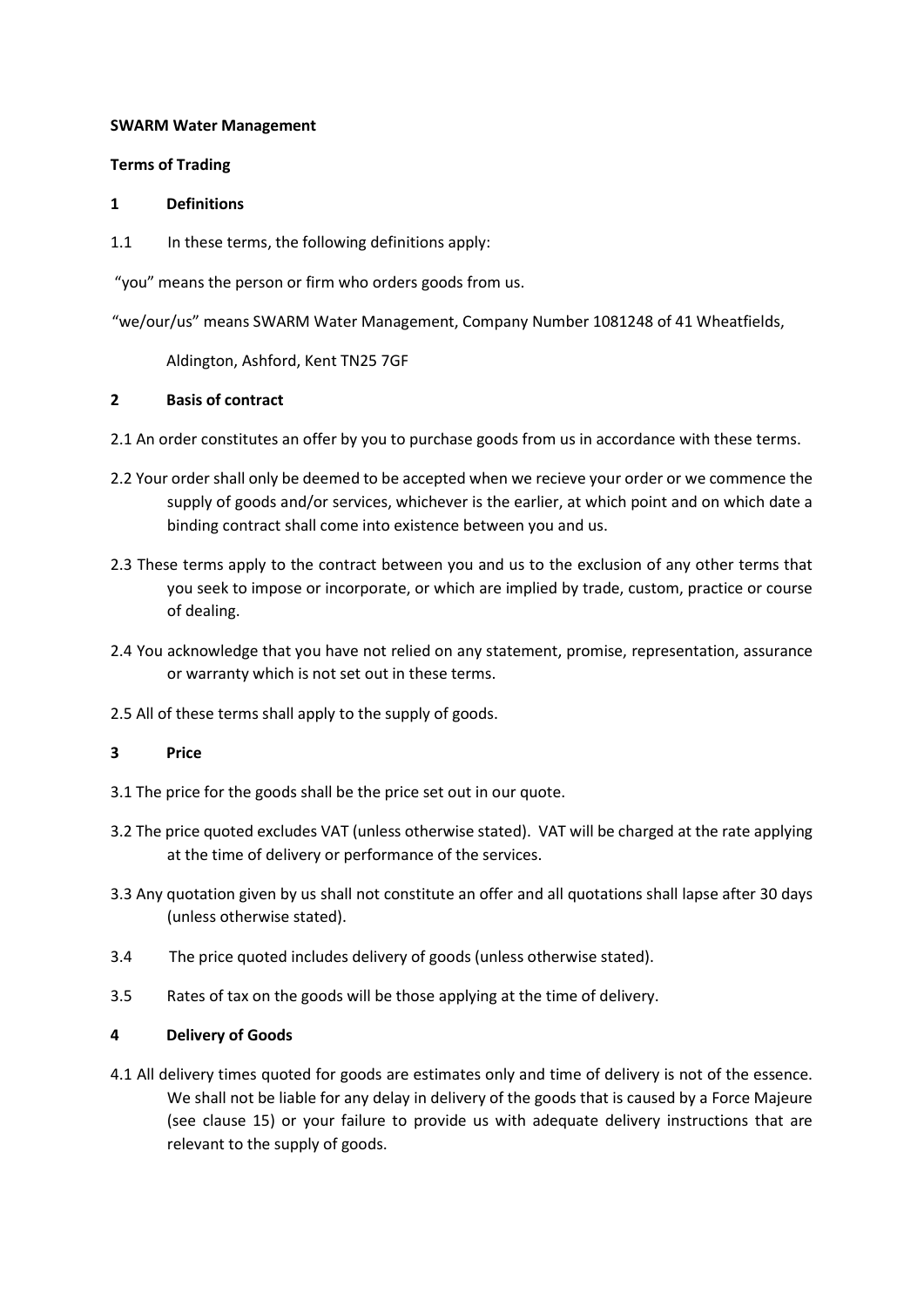- 4.2 If we fail to deliver within a reasonable time after the quoted delivery time, you may (by informing us in writing) cancel the order, however:
	- 4.2.1 you may not cancel if we receive your notice after the goods have been despatched;
	- 4.2.2 you may not cancel if we have made goods to your specification; and
	- 4.2.2 if you cancel the contract, you can have no further claim against us under that contract.
- 4.3 If you accept delivery of goods after the estimated delivery time, it will be on the basis that you have no claim against us for delay (including indirect or consequential loss, or increase in the price of the goods).
- 4.4 We may deliver the goods in instalments where agreed. Each instalment is treated as a separate contract.
- 4.5 We may decline to deliver goods if:
	- 4.5.1 we believe that it would be unsafe, unlawful or unreasonably difficult to do so; or

4.5.2 The premises (or the access to them) are unsuitable for our carrier's vehicle.

### 5 Risk

- 5.1 Goods are at your risk from the time of delivery.
- 5.2 Delivery takes at your premises or address specified by you (if we are arranging carriage).
- 5.3 A signed carrier's note or single delivery note will be proof of delivery for the whole shipment.
- 5.3 You must inspect the goods on delivery. You must inform us of any shortages at the time of delivery by making a note on the delivery/carrier's note before signing. Where it is not possible to count items on delivery you must inform us of any shortages as soon as possible and in any event within three days of delivery. If any goods are damaged, you must write to tell us (and provide proof of damage) as soon as possible and in any event within three days of delivery. If packaging is damaged or contents are visibly damaged before unpacking, you must also note this when signing for the delivery. You must give us (and any carrier) a fair chance to inspect the damaged goods. We shall not be liable to you, pursuant to clause 8 or otherwise, for damage or loss if you fail to comply with the provisions of this clause 5.3.

### 6 Payment Terms

- 6.1 We may invoice you for goods at the time of despatch.
- 6.2 If you have an approved credit account, payment is due no later than 30 days after the date of our invoice, unless otherwise agreed in writing.
- 6.3 If you fail to pay us in full on the due date we may: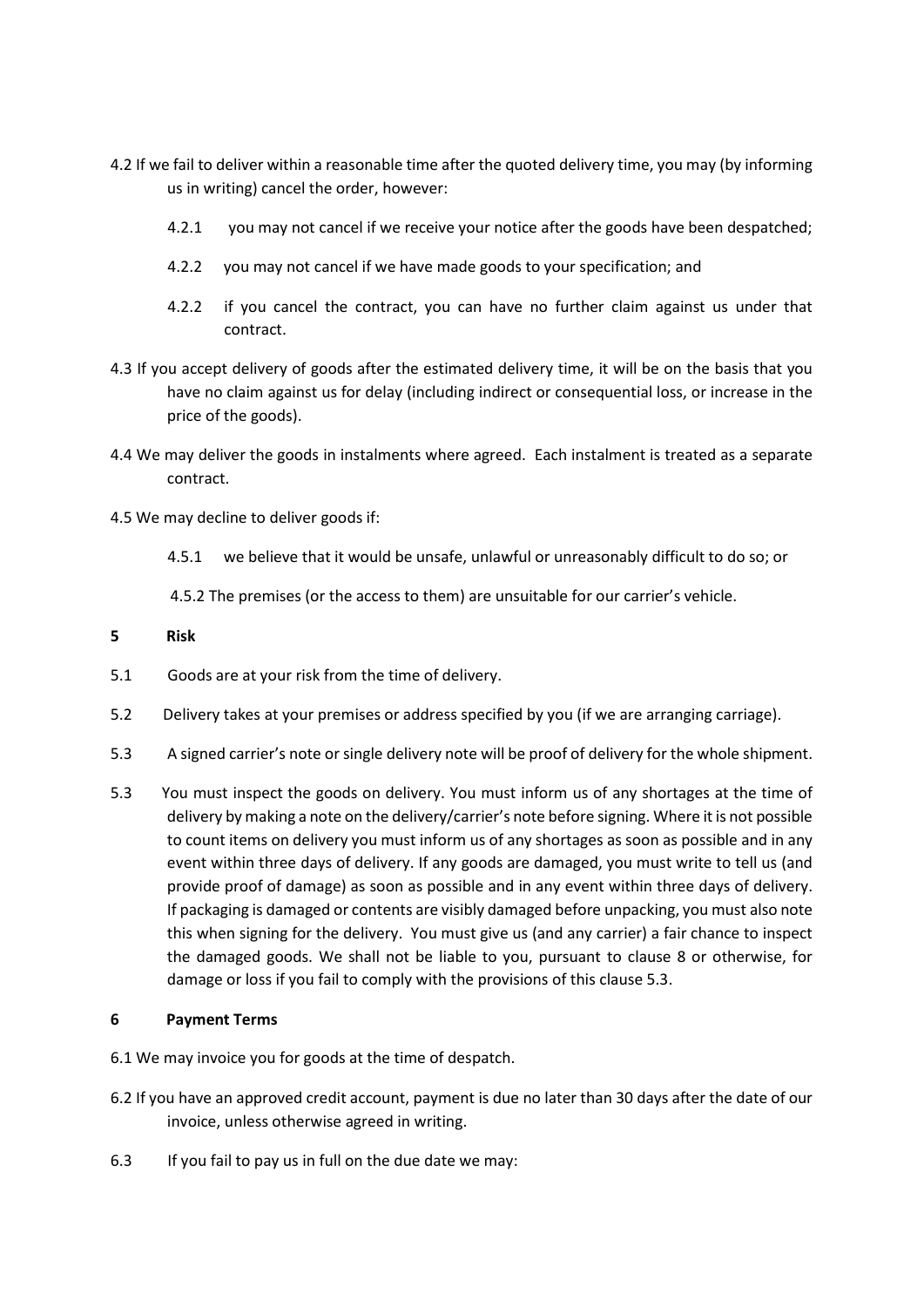- 6.3.1 suspend or cancel any outstanding and/or future deliveries and contracts;
- 6.3.2 cancel any discount offered to you;
- 6.3.3 charge you interest on any overdue amounts at the rate set under section 6 of the Late Payment of Commercial Debts (Interest) Act 1998;
- a. calculated (on a daily basis) from the date of our invoice until payment;
- b. before and after any judgment (unless a court orders otherwise);
- 6.3.4 claim fixed sum compensation from you under section 5A of that Act to cover our credit control overhead costs; and
- 6.3.5 recover (under clause 6.7) the cost of taking legal action to make you pay.
- 6.4 If you have an approved credit account, we may withdraw it or reduce your credit limit or bring forward your due date for all payments if any invoice is overdue. We may do any of these at any time without notice.
- 6.5 You do not have the right to set off any money you may claim from us against anything you may owe us.
- 6.6 While you owe money to us, we have a lien and power of sale on any of your property in our possession.
- 6.7 You are to indemnify us in full and hold us harmless from all expenses and liabilities we may incur (whether directly or indirectly including financing costs, including legal costs, on a full indemnity basis and the cost of instructing a debt recovery agency to recover a debt due to us, if any) following any breach by you of any of your obligations under these terms.

# 7 Title

- 7.1 Title to the goods shall not pass to you until we receive payment in full (in cash or cleared funds) for the goods and any other goods that we have supplied to you in respect of which payment has become due, in which case title to the goods shall pass at the time of payment of all such sums.
- 7.2 Until title to the goods has passed to you, you shall, unless the goods are sold by you in the ordinary course of business:
	- 7.2.1 store the goods separately from all other goods you hold so that they remain readily identifiable as our property;
	- 7.2.2 not remove, deface or obscure any identifying mark or packaging on or relating to the goods;
	- 7.2.3 maintain the goods in satisfactory condition and keep them insured against all risks for their full price from the date of delivery; and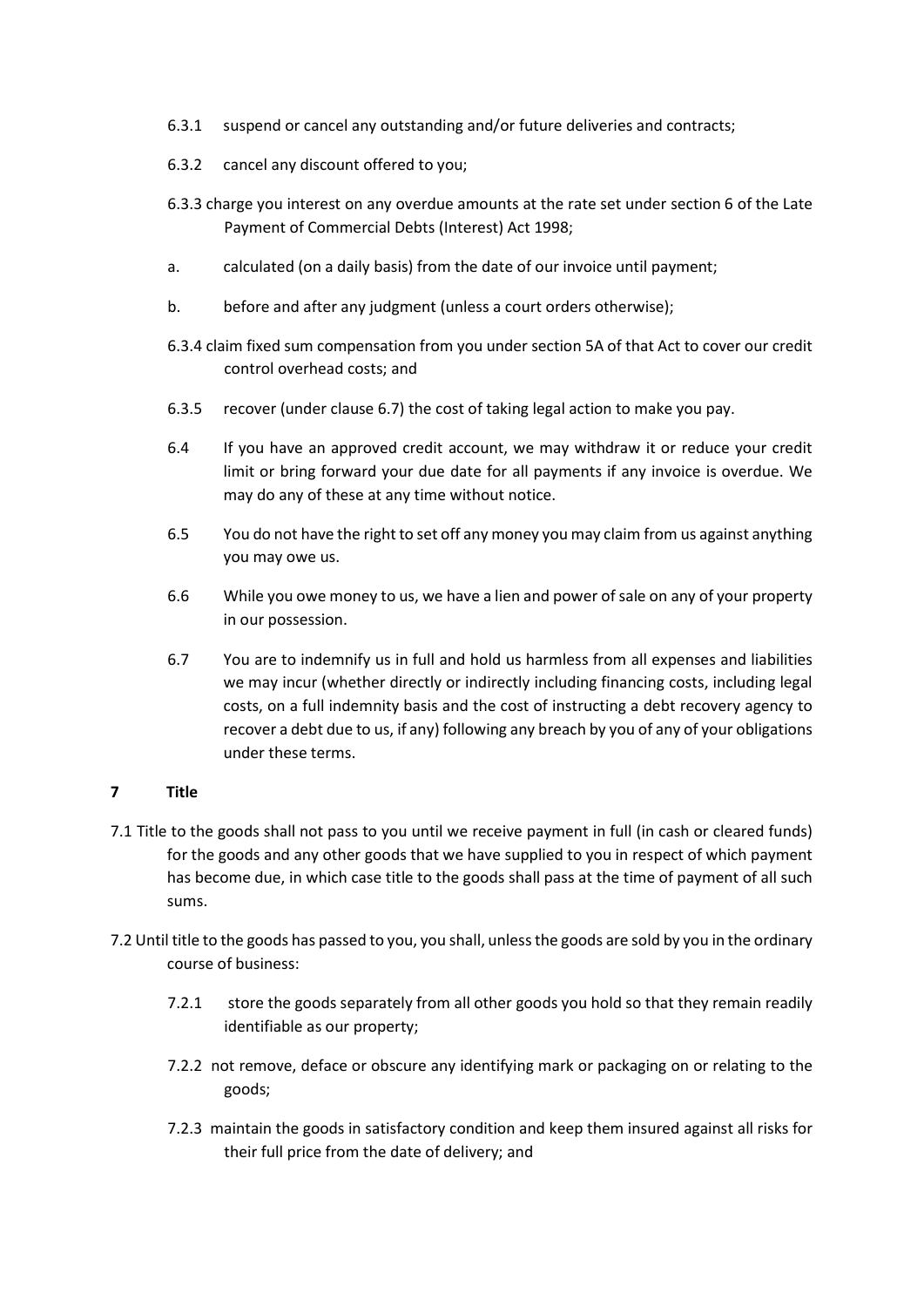- 7.2.4 give us such information relating to the goods as we may require from time to time.
- 7.3 If before title to the goods passes to you, you become insolvent (see clause 16.4) then without limiting any other right or remedy we may have:
	- 7.3.1 your right to resell the goods or use them in the ordinary course of business ceases immediately and we may at any time:
		- a. require you to deliver up the goods in your possession which have not been resold, or irrevocably incorporated into another product; and
		- b. if you fail to do so promptly, enter any of your premises, or the premises of a third party where the goods are stored, in order to recover the goods.
	- 7.4 You must inform us (in writing) immediately if you become insolvent (see clause 16.4).
	- 7.5 Despite our retention of title to the goods, we have the right to take legal proceedings to recover the price of goods supplied, should you not pay us by the due date.
	- 7.6 You are not our agent. You have no authority to make any contract on our behalf, or in our name.

### 8 Warranties

- 8.1 We warrant that the goods will for a period of 12 months:
	- 8.1.1 comply with their description on our quotation form; and
	- 8.1.2 are free from material defect at the time of delivery (as long as you comply with clause 8.3).
- 8.2 We give no other warranty (and exclude any warranty, term or condition that would otherwise be implied) as to the quality of the goods or their fitness for any purpose. The terms implied by sections 3 to 5 of the Supply of Goods and Services Act 1982 are, to the fullest extent permitted by law, excluded from the contract.
- 8.3 If you believe that we have delivered goods that are defective in materials or workmanship, you must:
	- 8.3.1 inform us (in writing), with full details, as soon as possible after you have identified the defect in the goods.
	- 8.3.2 allow us to investigate (we may need access to your premises and/or product samples in order to do this, and we may require you to return the goods or a sample to us for inspection where in our opinion this would be more practicable. You must meet the cost of returning any goods or samples to us).
- 8.4 If the goods are found to be defective in material or workmanship (following our investigations), and you have complied with those conditions (in clause 8.5) in full, we will (at our option) repair the goods, replace the goods or refund the price.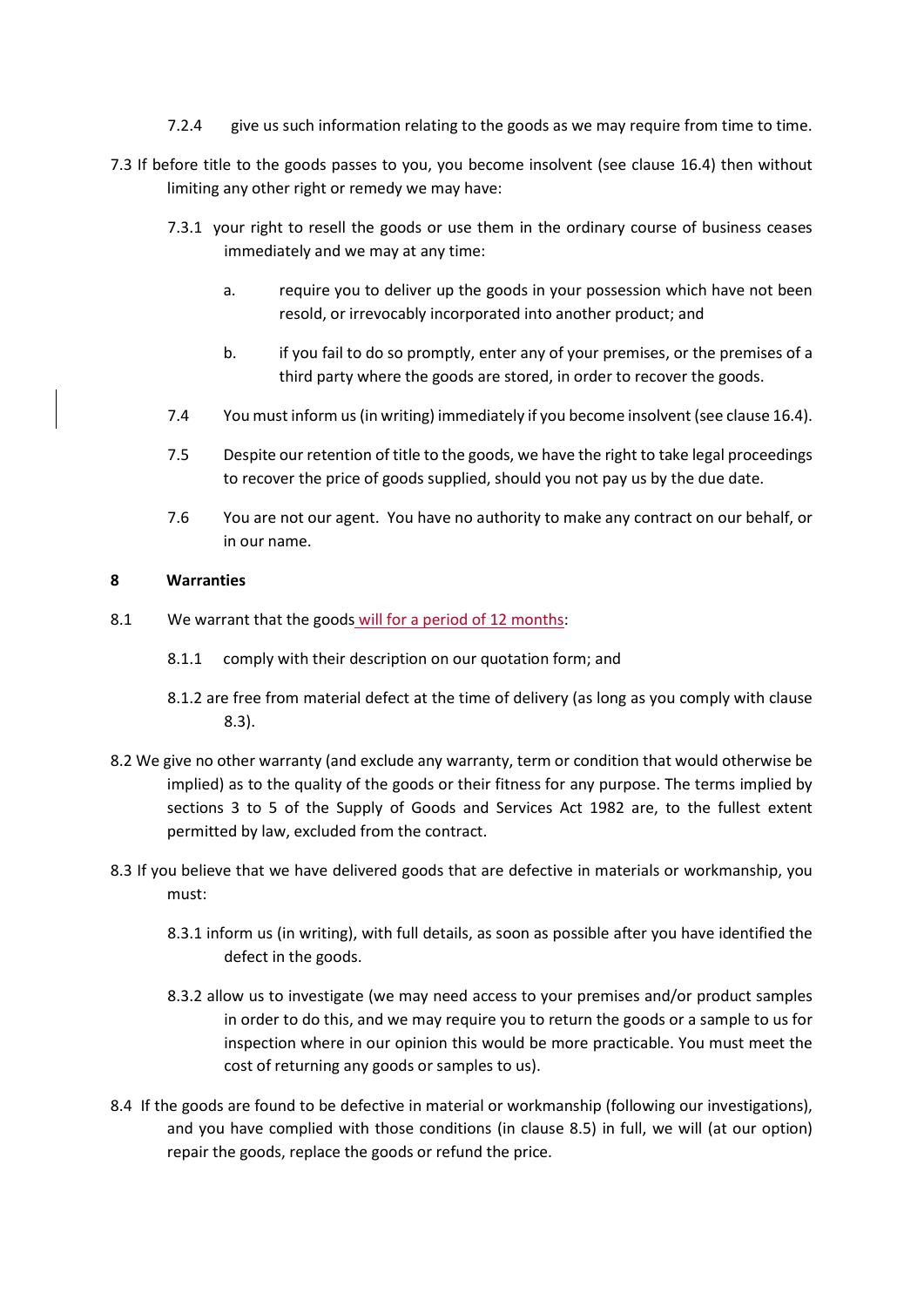- 8.5 We shall under no circumstances be liable to you, whether in contract, tort (including negligence), breach of statutory duty, or otherwise, for any loss of profit, or any indirect or consequential loss arising under or in connection with the contract.
- 8.6 Our total liability to you in respect of all losses arising under or in connection with the contract, whether in contract, tort (including negligence), breach of statutory duty, or otherwise, shall in no circumstances exceed the invoiced price of the goods or services.
- 8.7 Nothing in these terms restricts or limits our liability for death or personal injury resulting from negligence.
- 8.9 Nothing in these terms affects or limits our liability for fraudulent misrepresentation.
- 8.10 We shall not be liable for goods' failure to comply with the warranty set out in clause 8.2 in any of the following events:
	- 8.10.1 you make any further use of such goods after giving notice in accordance with clause 8.5;
	- 8.10.2 the defect arises because you failed to follow our oral or written instructions as to the storage, installation, use and maintenance of the goods (or if there are none) good trade practice regarding the same;

8.10.3 the defect arises as a result of fair wear and tear, wilful damage, negligence, or abnormal storage or working conditions; or

8.11 This clause 8 shall survive termination of the contract.

### 9 Customer Obligations

- 9.1 You shall:
	- 9.1.1 ensure that the terms of the order and any goods specifications you provide to us are complete and accurate;

### 10 Return of Goods

10.1 We will accept the return of goods from you only:

10.1.1 by our prior agreement (confirmed in writing);

### 11 Cancellation

- 11.1 You may not cancel the order unless we agree in writing (and clauses 4.3.2 and 13.2 then apply).
- 11.2 If the order is cancelled (for any reason) you are to pay us on demand (or otherwise agreed in writing) for all stock (finished or unfinished) that we may then hold (or to which we are committed) for the order. If we have manufactured goods to your order and you cancel the order then you must pay us for the full price of the goods.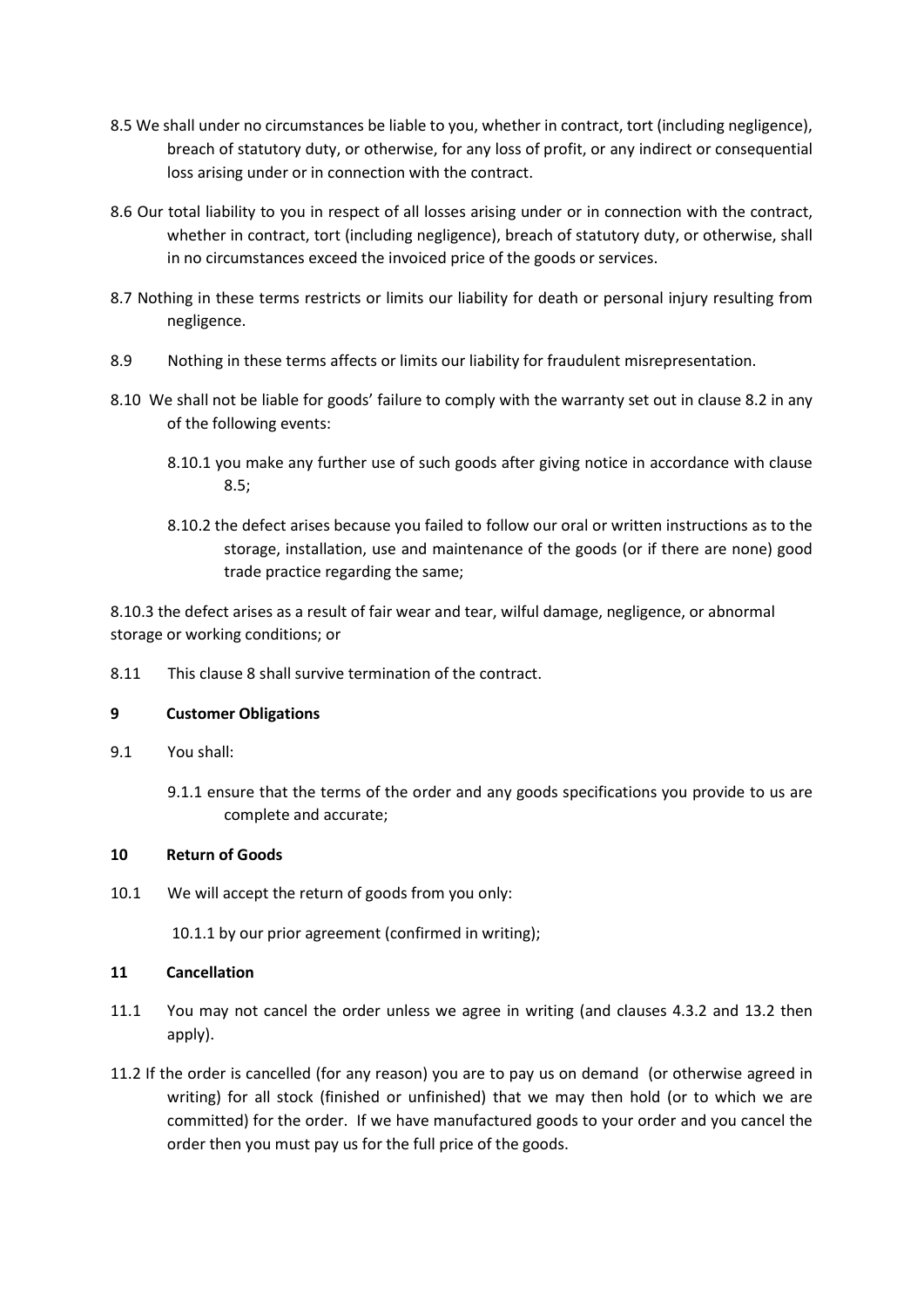- 11.3 We may suspend or cancel the order or terminate the contract with immediate effect, by written notice, if:
	- 11.3.1 you fail to pay us any money when due (under the order or otherwise);
	- 11.3.2 you become insolvent (see clause 16.4);
	- 11.3.3 you fail to honour your obligations under these terms.
- 11.4 On termination of the contract for any reason, you shall:
	- 11.4.1 immediately pay us all of our outstanding unpaid invoices and interest; and
	- 11.4.2 you shall return all goods that have not been fully paid for. If you fail to do so, then we may enter your premises and take possession of them. Until they have been returned, you shall be solely responsible for their safekeeping and will not use them for any purpose not connected with the contract;
	- 11.4.3 the accrued rights and remedies of the parties as at termination shall not be affected, including the right to claim damages in respect of any breach of the contract which existed at or before the date of cancellation; and
	- 11.4.4 clauses which expressly or by implication have effect after termination shall continue in full force and effect.

### 12 Waiver and Variations

- 12.1 Any waiver or variation of these terms is binding only if:
	- 14.1.1 made (or recorded) in writing;
	- 14.1.2 signed on behalf of each party; and
	- 14.1.3 expressly stating an intention to vary these terms.
- 12.2 All orders that you place with us will be on these terms (or any that we may issue to replace them). By placing an order with us, you are expressly waiving any printed terms you may have to the extent that they are inconsistent with our terms.
- 12.3 No failure or delay by a party in exercising any right or remedy under these terms shall constitute a waiver of that or any other right or remedy, nor prevent or restrict its further exercise of that or any other right or remedy. No single or partial exercise of such right or remedy shall prevent or restrict the further exercise of that or any other right or remedy.

### 13 Force Majeure

13.1 If we are unable to perform our obligations to you (or able to perform them only at unreasonable cost) because of circumstances beyond our reasonable control (a "Force Majeure"), we may cancel or suspend any of our obligations to you, without liability.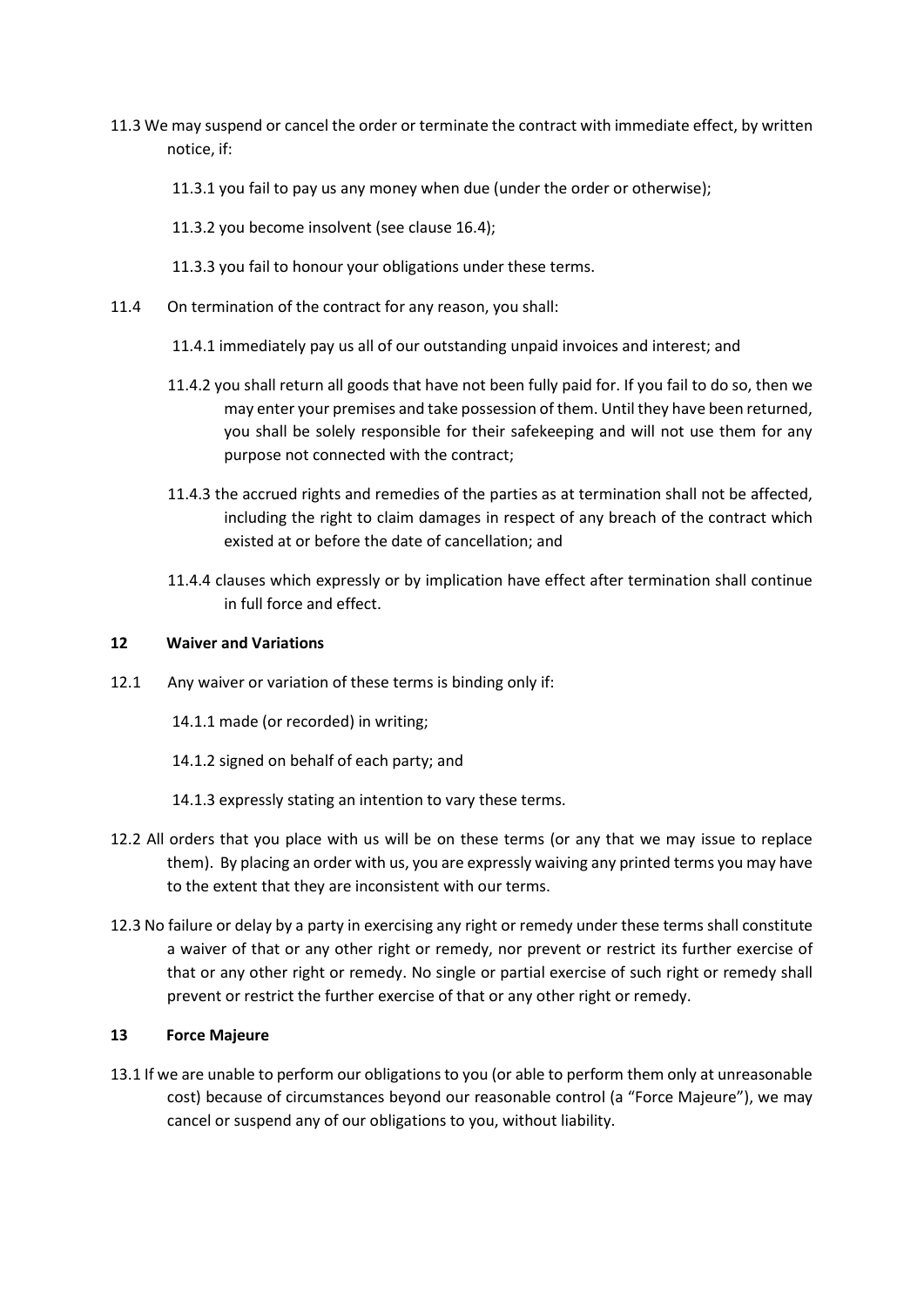13.2 Examples of a Force Majeure circumstance include, but are not limited to, an act of God, accident, explosion, war, terrorism, fire, flood, transport delays, strike and other industrial disputes and difficulty in obtaining supplies.

### 14 General

- 14.1 English law is applicable to any contract made under these terms. The English and Welsh courts have exclusive jurisdiction.
- 14.2 If you are more than one person, each of you has joint and several obligations under these terms.
- 14.3 If any of these terms are unenforceable, invalid or illegal as drafted:

16.3.1 it will not affect the validity and enforceability of any other of these terms; and

 14.3.2 if it would be enforceable if amended, it will be treated as so amended to the minimum extent necessary to make it valid, legal and enforceable. If such modification is not possible, the relevant provision or part-provision shall be deemed deleted. Any modification to or deletion of a provision or part-provisions under this clause shall not affect the validity and enforceability of the rest of the contract.

14.4 We may treat you as insolvent if:

14.4.1 you are unable to pay your debts as they fall due;

- 14.4.2 you admit inability to pay your debts (including if you suspend, or threaten to suspend, payment of your debts); or
- 14.4.2 if your financial position deteriorates to such an extent that in our reasonable opinion your capability to adequately fulfil your obligations under the contract has been placed in jeopardy;
- 14.4.2 you (or any item of your property) become the subject of:
	- a. any formal insolvency procedure (examples of which include receivership, liquidation, administration, voluntary arrangements (including a moratorium) or bankruptcy);
	- b. any application or proposal for any formal insolvency procedure; or
	- c. any application, procedure or proposal overseas with similar effect or purpose.
- 14.5 All brochures, catalogues and other promotional materials are to be treated as illustrative only. Their contents form no part of any contract between us, and you should not rely on them in entering into any contract with us.
- 14.6 Any notice by either of us, which is to be served under these terms may be served by leaving it at, or by delivering it to (by first class post or by fax or email) the other's registered office or principal place of business. All such notices must be signed.